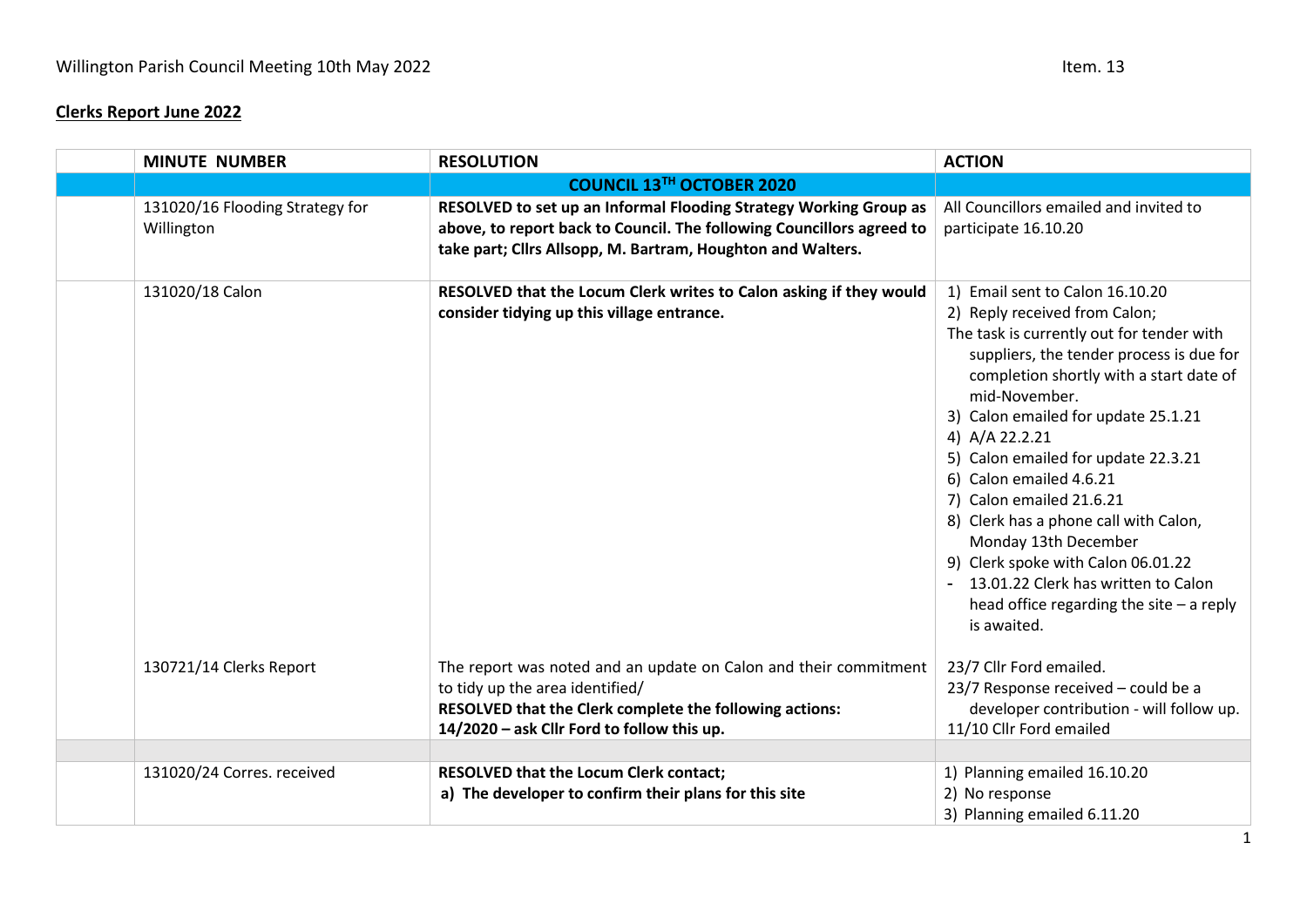| Willington Parish Council Meeting 10th May 2022                     | Item. 13                                                                                                                                                                                                                                                                                                                                                                                                                                                     |                                                                                                                            |
|---------------------------------------------------------------------|--------------------------------------------------------------------------------------------------------------------------------------------------------------------------------------------------------------------------------------------------------------------------------------------------------------------------------------------------------------------------------------------------------------------------------------------------------------|----------------------------------------------------------------------------------------------------------------------------|
|                                                                     | b) The Planning Authority to check the conditions that were attached<br>to this permission.<br><b>This refers to Sand Brooks</b>                                                                                                                                                                                                                                                                                                                             | 4) Planning emailed 25.1.21<br>5) Cllr AM asked to chase up 22.2.21<br>6) Clerk to check with Full Council<br>08.02.22     |
|                                                                     | <b>COUNCIL 12TH JANUARY 2021</b>                                                                                                                                                                                                                                                                                                                                                                                                                             |                                                                                                                            |
| 120121/10 Report of Outcome of<br><b>Standards Hearing (SDDC)</b>   | 1. That Willington Parish Council reviews its Code of Conduct and<br>upgrades the Code to include, as a minimum, a clause that<br>Councillors should not exhibit behaviour which "brings the<br>Council or the office of Councillor into disrepute".<br>3. That steps will be taken to explore the possibility of formally<br>audio and video recording Committee and Council Meetings<br>and making those recordings available to members of the<br>public. | 1. Ongoing<br>3. Ongoing                                                                                                   |
| 120121/13 To Consider the Report of<br>the Informal Working Group.  | that quotes be sought for the replacement of the two bins at<br>a)<br>Willington Marina with larger (224 litre) bins, to be presented to<br>the next Council meeting for a decision.<br>That SDDC be asked to repair/replace their bins that are<br>b)<br>damaged;<br>1. Twyford Rd/Orchard Close<br>Layby on Twyford Rd/Frizzams Lane<br>2.<br><b>Outside Post Office</b><br>3.<br>4. Beech Avenue                                                          | a) 224 litre bin for marina has been<br>ordered.<br>a) Estimated delivery August 2022                                      |
|                                                                     | <b>COUNCIL 9th MARCH 2021</b>                                                                                                                                                                                                                                                                                                                                                                                                                                |                                                                                                                            |
| 090321/14 Dog Mess - Response<br>Received from Neighbourhood Warden | RESOLVED that an Informal Working Group be formed to investigate<br>a means of gathering data to present to South Derbyshire District<br>Council as evidence of excessive dog mess, and to ask for further<br>action to be taken. The Working Group to consist of Cllrs Blanksby,<br><b>Houghton and MacPherson.</b>                                                                                                                                         | Action - Working Group<br>See 33/2021<br>Clerk to check with Full Council on current<br>position of this - to be reformed. |
|                                                                     | COUNCIL 8TH JUNE 2021                                                                                                                                                                                                                                                                                                                                                                                                                                        |                                                                                                                            |
| 080621/13 Website Upgrade                                           | RESOLVED that the Clerk gets quotes for a new website.<br>Minute no. 110122/11<br>Will be looked into between Jan-June as Council must give 3-months'<br>notice of renewal (December) to 2Commune to cancel.                                                                                                                                                                                                                                                 | <b>Agenda item June meeting</b>                                                                                            |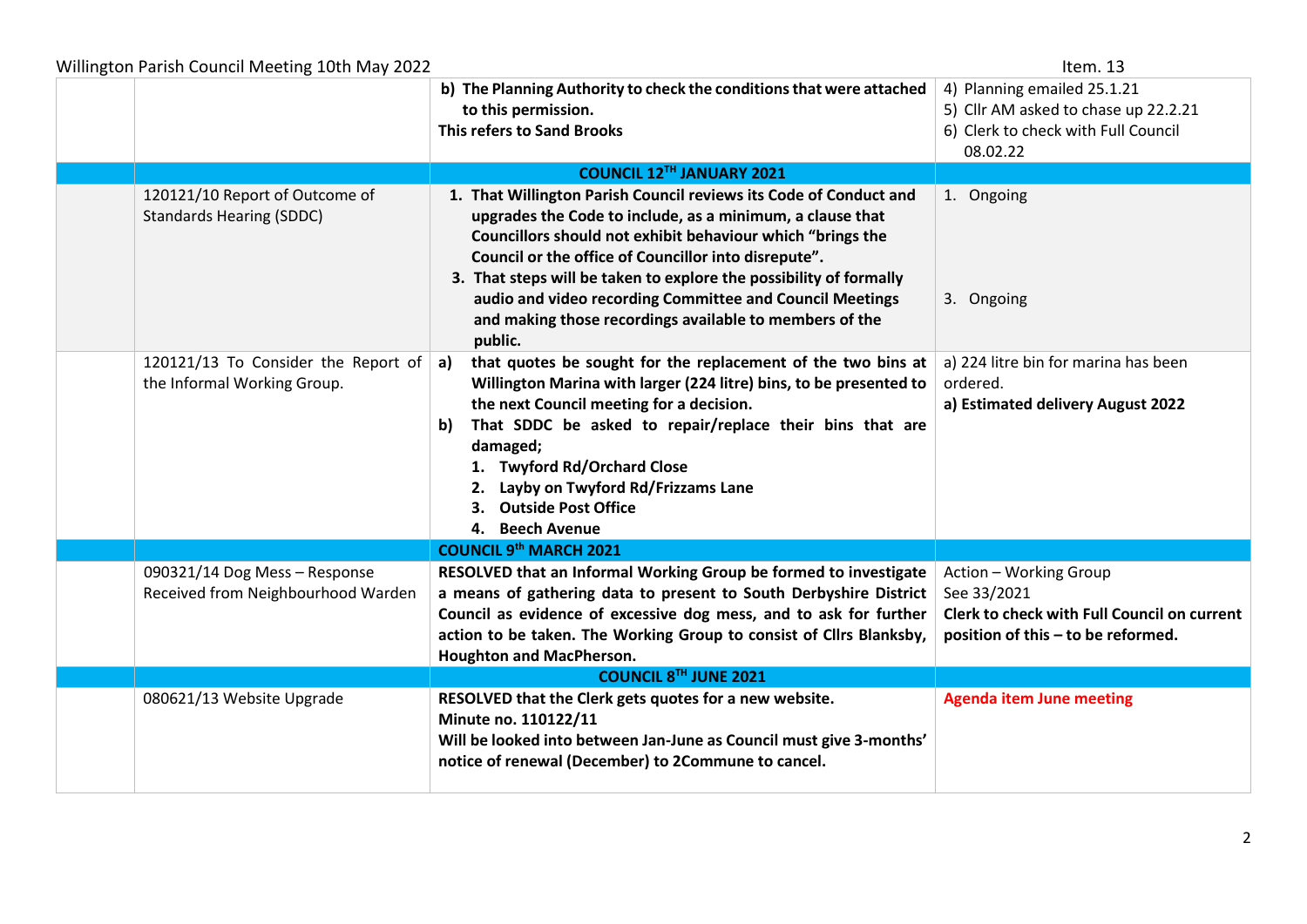| Willington Parish Council Meeting 10th May 2022 |                                                                                                                                                                                                                                                                                                                                                                                                                                                                                                                                                                                                                                                                                                                                                                                                                                                                                                                                                                                                                                                                                                                                                                                                                                   |  |  |
|-------------------------------------------------|-----------------------------------------------------------------------------------------------------------------------------------------------------------------------------------------------------------------------------------------------------------------------------------------------------------------------------------------------------------------------------------------------------------------------------------------------------------------------------------------------------------------------------------------------------------------------------------------------------------------------------------------------------------------------------------------------------------------------------------------------------------------------------------------------------------------------------------------------------------------------------------------------------------------------------------------------------------------------------------------------------------------------------------------------------------------------------------------------------------------------------------------------------------------------------------------------------------------------------------|--|--|
|                                                 | Clerk to meet with a representative from<br>SDDC on site in May/June.                                                                                                                                                                                                                                                                                                                                                                                                                                                                                                                                                                                                                                                                                                                                                                                                                                                                                                                                                                                                                                                                                                                                                             |  |  |
|                                                 | Ongoing<br>JH to refresh request on facebook<br><b>Clerk to check with JH</b>                                                                                                                                                                                                                                                                                                                                                                                                                                                                                                                                                                                                                                                                                                                                                                                                                                                                                                                                                                                                                                                                                                                                                     |  |  |
| <b>FULL COUNCIL MEETING 11TH JANUARY 2022</b>   |                                                                                                                                                                                                                                                                                                                                                                                                                                                                                                                                                                                                                                                                                                                                                                                                                                                                                                                                                                                                                                                                                                                                                                                                                                   |  |  |
|                                                 | Ongoing. Clerk to provide a verbal update<br>at the meeting.                                                                                                                                                                                                                                                                                                                                                                                                                                                                                                                                                                                                                                                                                                                                                                                                                                                                                                                                                                                                                                                                                                                                                                      |  |  |
|                                                 | Clerk has a site visit with DCC on 11th<br>May to considered.<br>Permission now granted - to decide at<br>the meeting when work is to be carried<br>out.                                                                                                                                                                                                                                                                                                                                                                                                                                                                                                                                                                                                                                                                                                                                                                                                                                                                                                                                                                                                                                                                          |  |  |
|                                                 | A - SDDC has informed the Clerk, any that<br>require repair/re-paint will be carried out<br>gradually. If a sign is missing, they will<br>replace however ones we wish to be<br>replaced will not be as there is no budget.<br><b>B</b> - Window cleaner instructed.                                                                                                                                                                                                                                                                                                                                                                                                                                                                                                                                                                                                                                                                                                                                                                                                                                                                                                                                                              |  |  |
|                                                 | Clerk has requested speed checks with<br>local SNT.<br><b>Clerk has posted on Facebook requesting</b><br>volunteers and is speaking to SNT re<br>training for the group once established.<br>Clerk has a number of volunteers willing<br>to run with the Group.<br>Ongoing action for the Clerk.<br>Agenda item - June                                                                                                                                                                                                                                                                                                                                                                                                                                                                                                                                                                                                                                                                                                                                                                                                                                                                                                            |  |  |
|                                                 | RESOLVED that a personal trainer be approached to carry out three<br>one-hour sessions over a three-week period at a cost of £40.00 per<br>session. Evidence that they are fully insured and a risk assessment<br>must be provided to the Clerk before this takes place.<br>RESOLVED that Cllr Houghton look into advertising this on Facebook<br><b>Market Place.</b><br>RESOLVED for the Clerk to investigate how we can protect the<br>playing field if the Village Green application is unsuccessful.<br>The tree has a TPO attached to it, planning permission to prune has<br>been requested. RESOLVED to accept a quote of £100, Clerk to check<br>with Contractor the exact work he plans to undertake.<br>110122/17 Road Sign Audit RESOLVED:<br>(a) The Clerk would forward damaged/those in need of replacement<br>signs to the appropriate authority.<br>(b) To instruct a local window cleaner to clean ones in need at a cost<br>of £1 per sign (max cost of £25).<br>Clerk to contact the local SNT and request some speed checks.<br>Investigate if the old Speed Watch Group is still in operation and if not<br>request, possibly through Facebook, that the group is reinstated and<br>request new volunteers. |  |  |